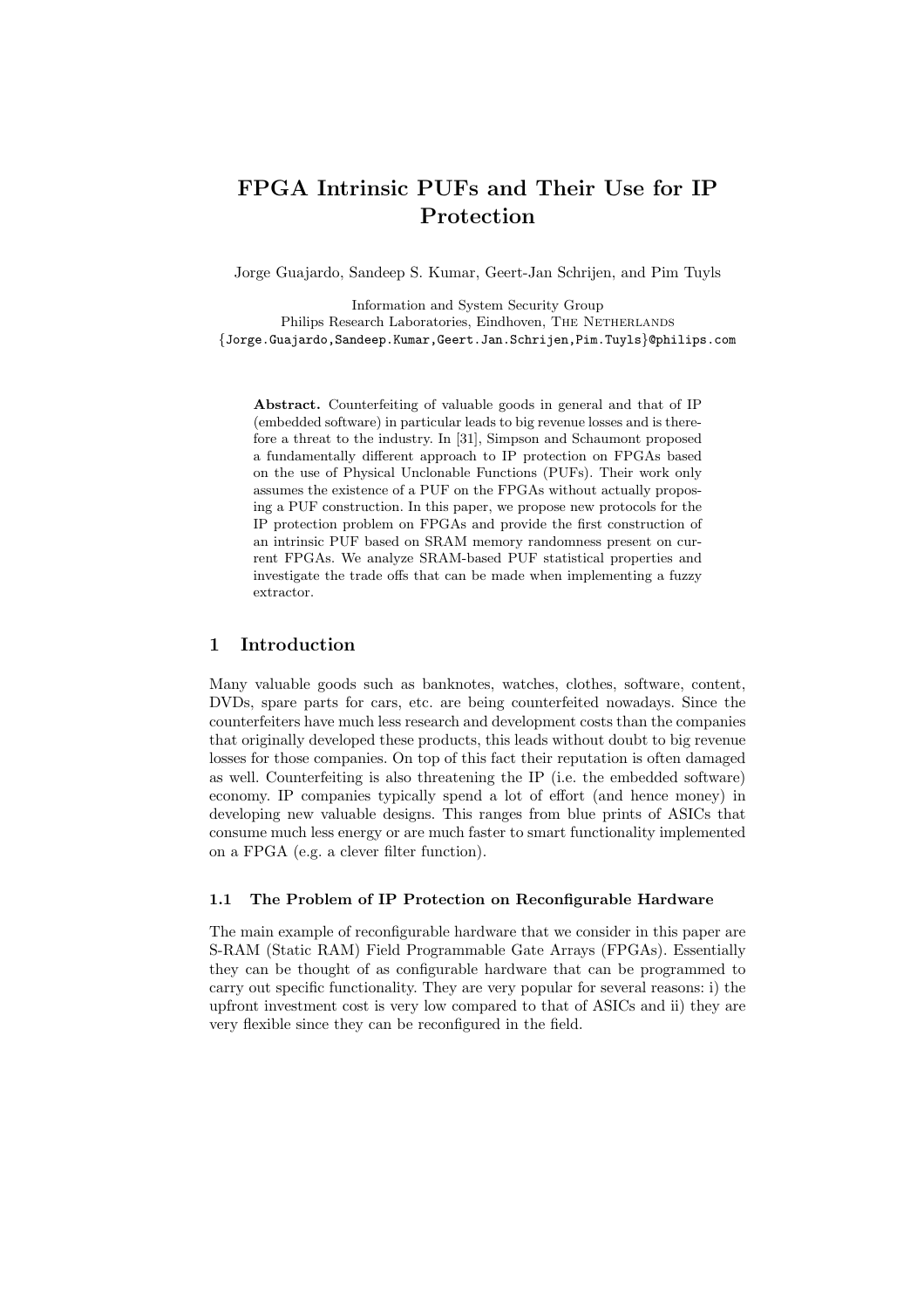In order to program a FPGA, a bitstream that embeds its functionality has to be developed. The bitstream is stored in external memory  $(e.g. \text{PROM})$ . At power-up, the bitstream is then transmitted to the FPGA. Once loaded the FPGA is configured and ready to carry out its functionality. We stress that most of the value is in the bitstream. Indeed when the bitstream is copied and stored in the external memory of another FPGA, another chip with the same functionality is obtained. Since, the bitstream is often loaded without any protection from the external memory to the FPGA it is relatively easy for an attacker to capture the bitstream and make a copy without further research and development costs. This attack which is easy to carry out, is nowadays called the *cloning* attack.

Clearly encryption of the bitstream with a key that is specific to a particular FPGA would solve the problem. This observation is due to Kean [21], who also proposes an associated protocol to support IP protection. The protocol is based on bitstream encryption using a key stored in non-volatile memory on the FPGA. By eavesdropping the bus between the external memory and the FPGA the attacker can only obtain an encrypted version of the design. As long as the secret key is securely stored on the FPGA, the attacker can not perform a successful cloning attack. One general problem with this solution is that there is no non-volatile memory on the vast majority of SRAM FPGAs to store a longterm key. In order to solve this problem two main solutions have been proposed: (i) some non-volatile memory such as flash is added to the FPGA and (ii) the FPGA stores a long-term key in a few hundred bits of dedicated RAM backedup by an externally connected battery. It is clear that the previously mentioned solutions come with an additional cost. The second solution has the additional disadvantage that the battery has only a limited life time and that batteries can get damaged which shortens further their life-time. Therefore, it is interesting to look for new solutions.

Notice that there are certain problems that can not be easily solved via bitstream encryption alone. Simpson and Schaumont [31] have identified two potential problems if the aim of the solution is to secure third party intellectual property and software modules. These are: (i) Intellectual Property (IP) authentication by system (SYS) developers as well as authentication of the hardware platform (where the software IP is running) by the IP providers (IPP) and (ii) protection of the software that is running on the processors configured on the FPGA. We notice that there are other security services which can be envisioned between the different parties involved in the chain, from hardware manufacturer (HWM) to End User. Table 1 summarizes security services that can be required by different parties in the overall IP protection chain [20, 21, 15]. These parties include: the end user, the FPGA customer, the system integrator or designer (SYS), the hardware IP-Provider or core vendor (IPP), the hardware (FPGA) manufacturer (HWM) or vendor, the CAD software vendor, and a Trusted Third Party (TTP). In the remainder of the paper we will only deal with the SYS, IPP, HWM, and TTP. We refer to Kean [21] for a detailed description of the parties involved in the FPGA IP chain.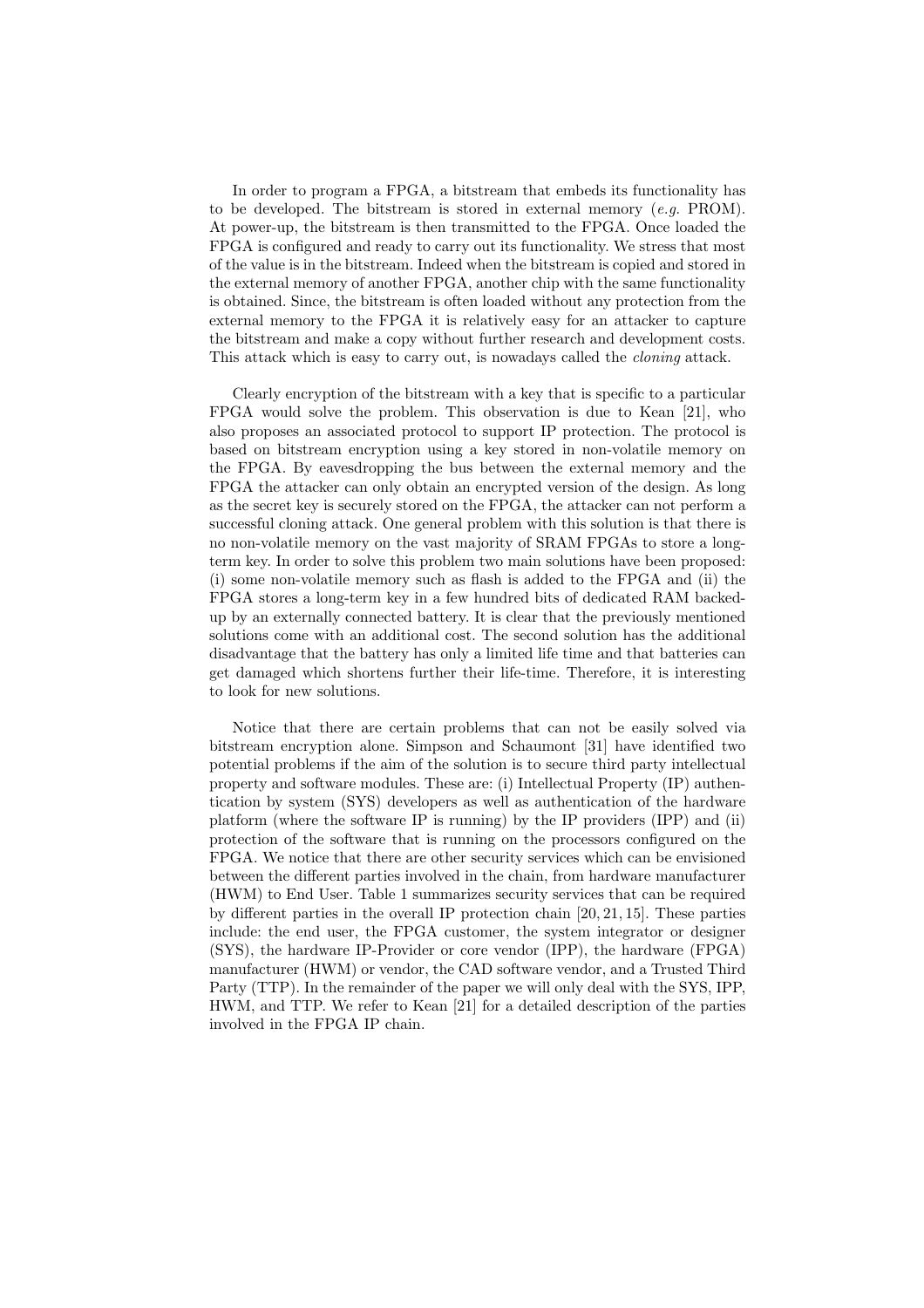| Security Service                   | Description                                                                     |
|------------------------------------|---------------------------------------------------------------------------------|
| S1 IP authenticates Hardware       | IP can only be executed on one specific hardware device, hence it can not       |
|                                    | be cloned.                                                                      |
| S2 Hardware authenticates IP       | The hardware platform (FPGA) detects tampering with the IP and hence            |
|                                    | runs only authentic IP.                                                         |
| S3 Complete design confidentiality | The legitimate client (this could be the system integrator, the end user, etc.) |
|                                    | has only access to the design functionality as a black box (input/output be-    |
|                                    | havior). No other party (in addition to the design developer) knows anything    |
|                                    | about the hardware IP.                                                          |
| S4 Secure hardware IP updating     | Given that there is already an authentic design running on the FPGA, the        |
|                                    | IP provider would like to update it and at a minimum keep all the security      |
|                                    | guarantees that the previous design kept.                                       |
| S5 Design traceability             | Given an IP block, the designer can trace back who the intended recipient       |
|                                    | of the design was.                                                              |
| S6 User privacy                    | A design should not be linkable to the identity of the end-user                 |

Table 1. Security Services in the IP Protection Chain

# 1.2 Our Contributions

In this paper, we propose new and improved protocols for IP protection on FP-GAs. We show that the protocols of [31], while secure (i.e. we do not present any attacks against them), can be considerably simplified. We describe simplifications in terms of communication complexity, assumptions, and number of encryptions performed. We believe that one reason for this is the fact that the assumptions made on the primitives used in [31] were not clearly stated. To this end, we provide a review of the primitives and of the encryption schemes that can be used in such protocols. We then clearly state the assumptions made about these primitives and base the security analysis of our newly proposed protocols on them. A second contribution of the paper is the introduction of protocols which provide privacy from the TTP in the so-called "honest-but-curious model"<sup>1</sup>. In other words, previous protocols allow the TTP to have access to the IP block exchanged between the IPP and the SYS. In practice, this might not be desirable from the IPP's point of view. Thus, we introduce a protocol that allows for this at the cost of introducing a public-key (PK) based operation (a hybrid approach). The cost is minimal and it does not affect the resource requirements of the FPGA implementation when compared to the work in [31]. This is achieved by performing the PK operation during the online phase of the protocol. The third and final contribution of the paper regards the implementation of an actual Physical Unclonable Function (PUF) on a FPGA which is intrinsic to the FPGA. By this we mean that the PUF is intrinsically present on the FPGA and thus, it requires no modifications to the actual hardware. As far as we are aware, this is the first time that such a PUF is reported in the literature. Notice that the work of [31] only assumes the existence of such PUF on a FPGA and models its behavior via an AES module.

In [15] we presented a solution for IP protection based on PUFs with a focus on protocols based on public-key cryptography. It is shown there that by using public-key cryptography the IP can be kept completely confidential, i.e. even the TTP can not learn any information about the IP. Cryptographically speaking

<sup>&</sup>lt;sup>1</sup> In the "honest-but-curious" model, the parties follow the rules of the protocol (in contrast to the malicious model), but try to learn as much as they can.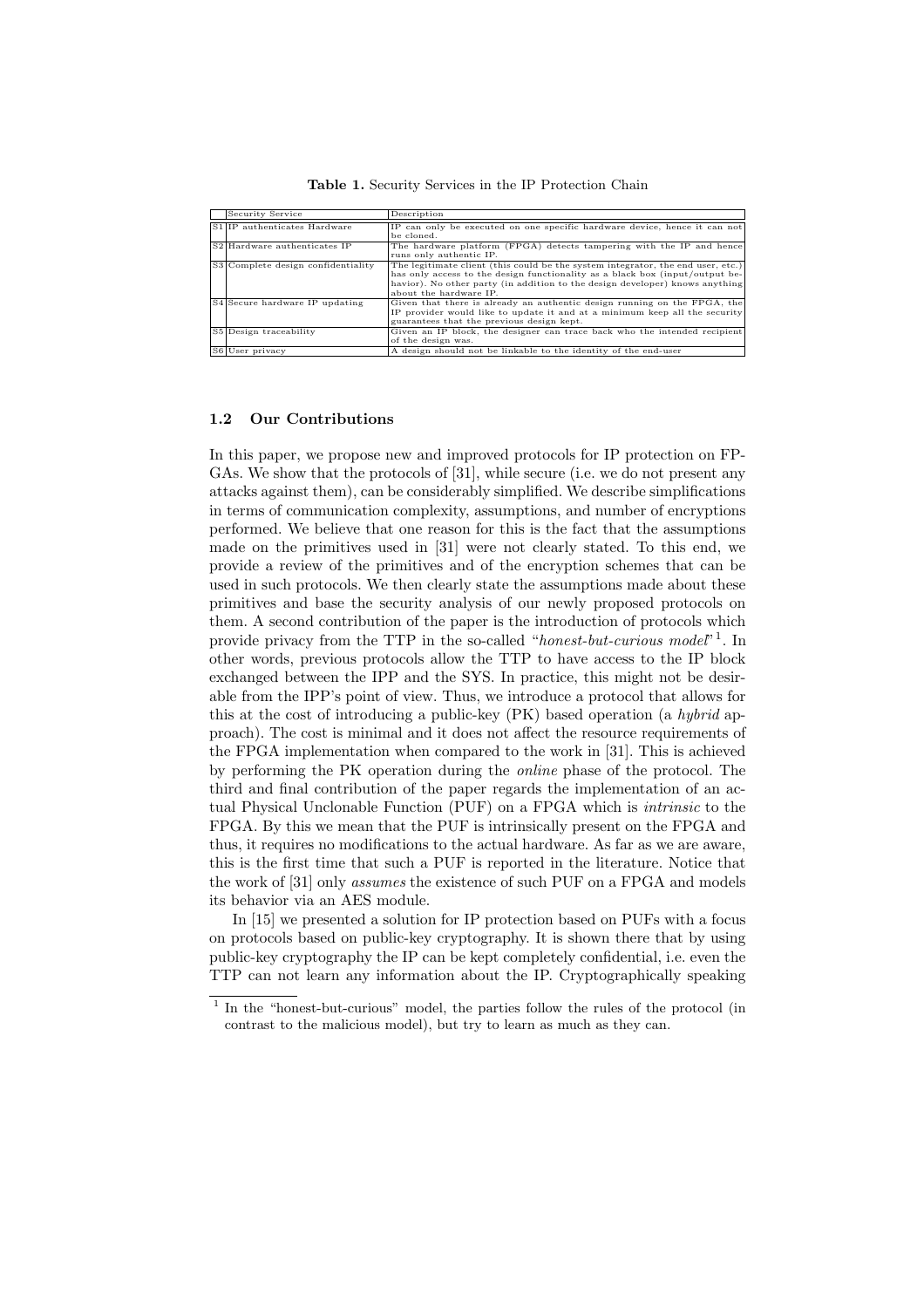one says that the results of [15] are secure in the malicious model while those in this paper are secure in the honest but curious model. The result of [15] come at the price of having to perform a public-key decryption on the FPGA.

Organization. In Section 2 we provide an overview of the cryptographic components, such as PUFs and symmetric-key primitives, used in this paper. In Sects. 3 and 4, we use these constructions to simplify the protocols proposed in [31]. We also introduce a protocol that provides total privacy, even from the TTP (in the honest-but-curious model). Section 5 introduces intrinsic PUFs and a construction based on the properties of SRAM blocks present on FPGAs. In addition, we analyze the entropy and statistical properties of SRAM-based PUFs. We end in Sect. 6 with a brief analysis of possible fuzzy extractor implementation options.

# 2 Preliminaries

#### 2.1 Physical Unclonable Functions

Physical Unclonable Functions have essentially two parts: i) a physical part and ii) an operational part. The physical part is a physical system that is very difficult to clone<sup>2</sup> . It inherits its unclonability from uncontrollable process variations during manufacturing. In the case of PUFs on an IC such process variations are typically deep-submicron variations such as doping variations in transistors. The operational part corresponds to the function. In order to turn the physical system into a function a set of challenges  $C_i$  (stimuli) has to be available to which the system responds with a set of sufficiently different responses  $R_i$ .

We briefly repeat the assumptions on the PUF that we need [15]:

- 1. It is assumed that the response of a challenge-response pair (CRP)  $(C_i, R_i)$ gives only a negligible amount of information on the response  $R_i$  of another CRP  $(C_i, R_j)$  with  $i \neq j$ .
- 2. Without the PUF, the response  $R$  to a challenge  $C$  can only be guessed with negligible probability.
- 3. Under attack, the function implemented by the PUF is drastically changed.

We distinguish between two different situations. First, we assume that there is a large number of challenge response pairs  $(C_i, R_i), i = 1, ..., N$  available for the PUF; i.e. the PUF has so many CRPs such that an attack (performed during a limited amount of time) based on exhaustively measuring the CRPs only has a negligible probability of success and, in particular,  $1/N \approx 2^{-k}$  for large  $k \approx 100$ [26, 32]. We refer to this case as strong PUFs. If the number of different CRPs N is rather small, we refer to it as a weak PUF.

Examples of PUFs include optical PUFs [26, 27], silicon PUFs [13] and coating PUFs [35]. Although coating PUFs are very cheap to produce they still need

<sup>&</sup>lt;sup>2</sup> Note that this stands in sharp contrast to Quantum Cryptography when cloning is impossible due to the basic laws of nature.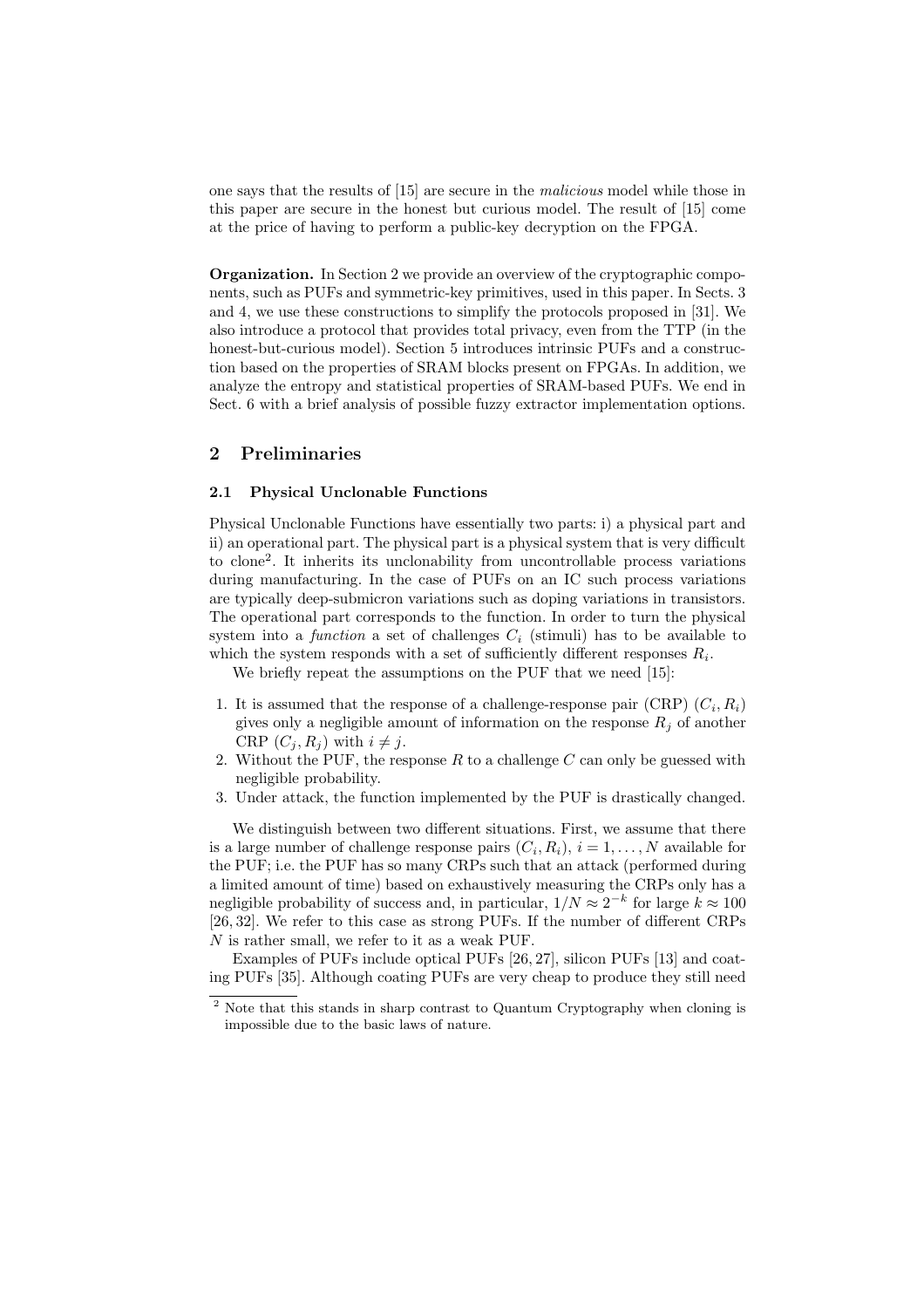a small additional manufacturing step. In this paper we introduce the notion of an *Intrinsic* PUF (IPUF), *i.e.* a PUF that is inherently present in a device due to its deep-submicron manufacturing process variations and no additional hardware has to be added for embedding the PUF. We introduce an example of such a PUF in Sect. 5.

The responses of a PUF can not be straightforwardly used as a key (as in e.g. [35]) in a cryptographic primitive for two reasons. First, the responses of a PUF are obtained through measurements which are typically noisy. When a PUF is challenged with  $C_i$  a response  $R'_i$  which is a noisy version of  $R_i$  is obtained. This leads to a problem since cryptographic functions are very sensitive to noise on their inputs. Second, the responses of a PUF are not uniformly distributed. Hence, even if there was no noise, the response would not form a cryptographically secure key.

In order to deal with both issues a Fuzzy Extractor or Helper data algorithm has to be used. For the precise definition of a Fuzzy Extractor and Helper Data algorithm we refer to [10, 25]. This primitive deals with both issues by implementing first an *information reconciliation phase* and secondly by applying a privacy amplification or randomness extraction primitive. The Fuzzy Extractor is applied as well during the enrollment as the key reconstruction phase. During the enrollment or training phase, the Fuzzy Extractor takes as input the PUF response  $R$ . It generates the key  $K$  for the first time together with so-called helper data W. The helper data W is constructed in such a way that it allows to correct for the noise in the PUF responses while at the same time revealing no information on the secret key  $K$ . During the key reconstruction phase, the Fuzzy Extractor takes as input the helper data W and a noisy PUF response  $R'$ to reconstruct the key  $K$ .

#### 2.2 On Authenticated Encryption

There has been considerable work in the crypto community on authenticated encryption. In other words, how to obtain privacy and integrity at the same time in the symmetric-key setting. Our aim in this section is to summarize known results and to caution against combining primitives without any formal analysis. In later sections, we will use these results to justify the security of the schemes that we propose or to notice potential vulnerabilities of the proposed schemes. Throughout the paper we will refer to encrypting [6], denoted  $\text{Enc}_{K}(\cdot)$ , meaning an encryption scheme providing semantic security under chosen plaintext attacks<sup>3</sup> [14, 11], commonly written IND-CPA. Finally, we write  $\texttt{MAC}_{K}(\cdot)$ , to indicate a message authenticating code (MAC) computed with the secret-key  $K$ providing integrity of plain texts (see [5]). Next, we recall different constructions considered in the literature and their conclusions.

Bellare and Namprempre [5] analyze three generic composition paradigms to provide privacy and authentication via symmetric-key encryption schemes. We

<sup>3</sup> There are stronger versions of security, such as semantic security under chosen ciphertext attacks (IND-CCA), however, common modes of operation (e.g. CBC) only provide IND-CPA.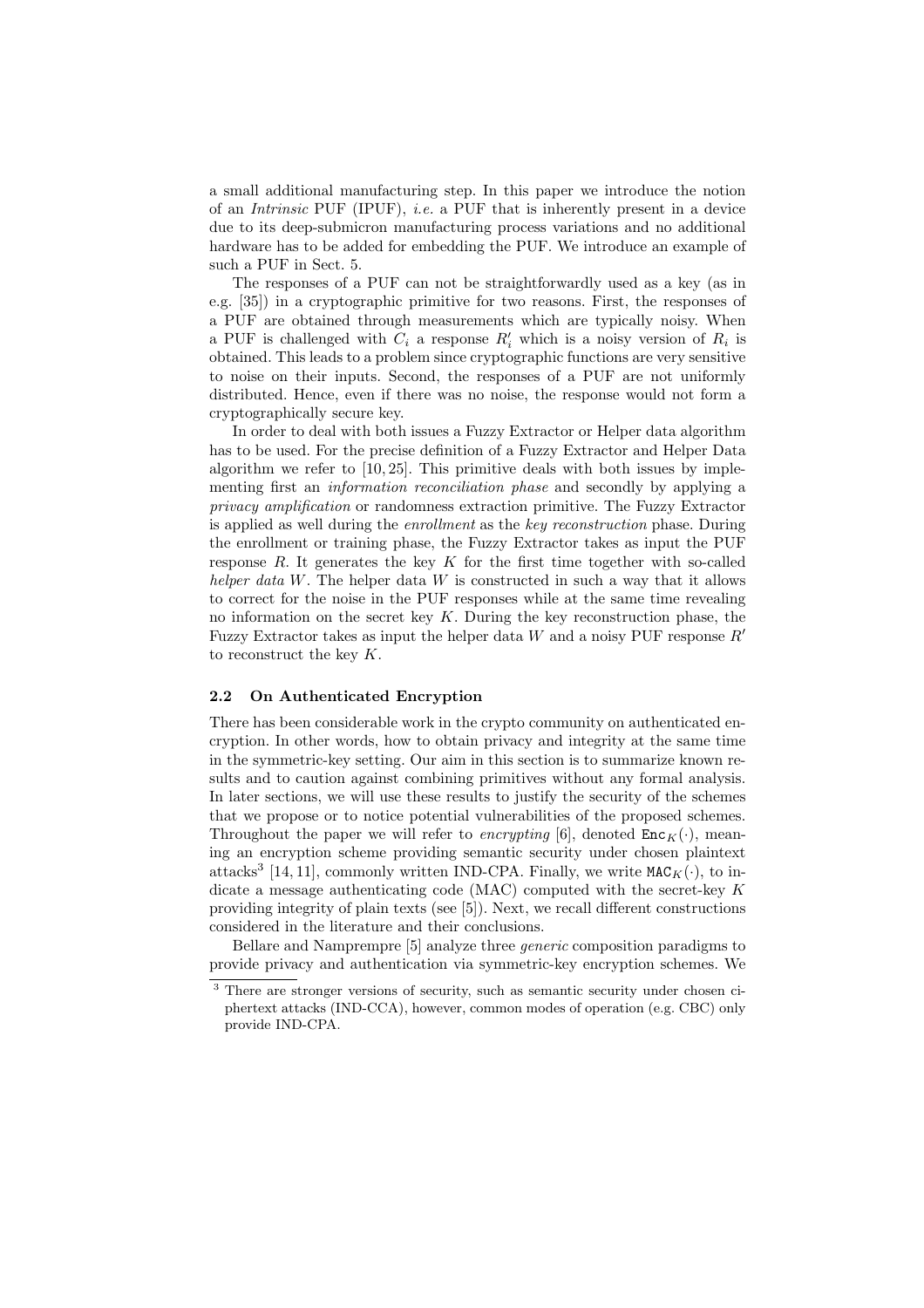emphasize that their analysis is for generic composition, meaning that they make black-box use of symmetric encryption and MAC schemes. Three composition methods are considered: (i) Encrypt-and-MAC  $:=$   $\text{Enc}_{K_{enc}}(M)||$ MAC $_{K_{MAC}}(M)$ , (ii) MAC-then-encrypt:=  $\text{Enc}_{K_{enc}}(M|| \text{MAC}_{K_{MAC}}(M))$ , and (iii) Encrypt-then- $\text{MAC} := D \mid \text{MAC}_{K_{MAC}}(D)$ , where  $D = \text{Enc}_{K_{enc}}(M)$ . It is proved in [5] that under generic composition the Encrypt-and-MAC scheme fails to preserve privacy, while providing integrity. Furthermore, this is true for *any* deterministic MAC such as [4, 3, 23]. The other two constructions preserve privacy under CPAs and provide integrity of plaintexts. We refer to [5] (see also [22]) for the details but notice that the third construction is the one that provides the strongest security guarantees. In [1], An and Bellare study whether adding redundancy to a message and then encrypting it (i.e.,  $\text{Enc}_{K}(M||\tau)$  where  $\tau = h(M)$ , h some function of  $M$ ), provides both privacy and authenticity. They show that the privacy of the encryption-with-redundancy is inherited from the original encryption scheme  $\text{Enc}_{K}(\cdot)$ . However, integrity depends on whether the function h is public or keyed with a secret key. In particular, for redundancy computed via public functions known to the adversary (e.g. via a keyless hash function like SHA-1), the resulting scheme does not provide integrity. On the other hand, if the redundancy function is computed incorporating a secret key, then the resulting scheme provides integrity. We notice that this is probably the reason why in [31], the integrity information is encrypted with a second key<sup>4</sup>. Finally, a number of schemes have been explicitly developed to provide authentication and privacy in the symmetric-key setting (see for example [36, 19, 29]).

## 3 Offline HW/SW Authentication for FPGAs

In the remainder of this paper, we will denote an IP block by SW and use this terminology interchangeably. In [31], Sympson and Schaumont describe a protocol which provides hardware IP authentication (S1) and hardware platform authentication (S2). For completeness, the protocol is shown in Fig. 1. In Fig. 1, we have written  $Enc(\cdot)$  to mean the symmetric encryption of the argument. Although, no assumption is mentioned in [31], we assume that  $Enc(\cdot)$  is IND-CPA secure. The protocol in [31] assumes that the hardware manufacturer implements a security module on the FPGA. This security module includes a PUF and an AES decryption module, which allows to decrypt encrypted configuration files and/or other software IP blocks. However, in [31] there is no discussion about fuzzy extractors, which are required to deal with noise and extract randomness from a PUF. The protocol assumes secure and authenticated channels between all parties involved in the protocol during the enrollment and online phases. During the offline phase an unauthenticated public channel is assumed. Notice that the public channel allows the TTP to have access to SW since it is only encrypted with a PUF response, which is stored in the TTP database. We ask the following questions:

<sup>4</sup> Reference [31] uses a public hash function for integrity.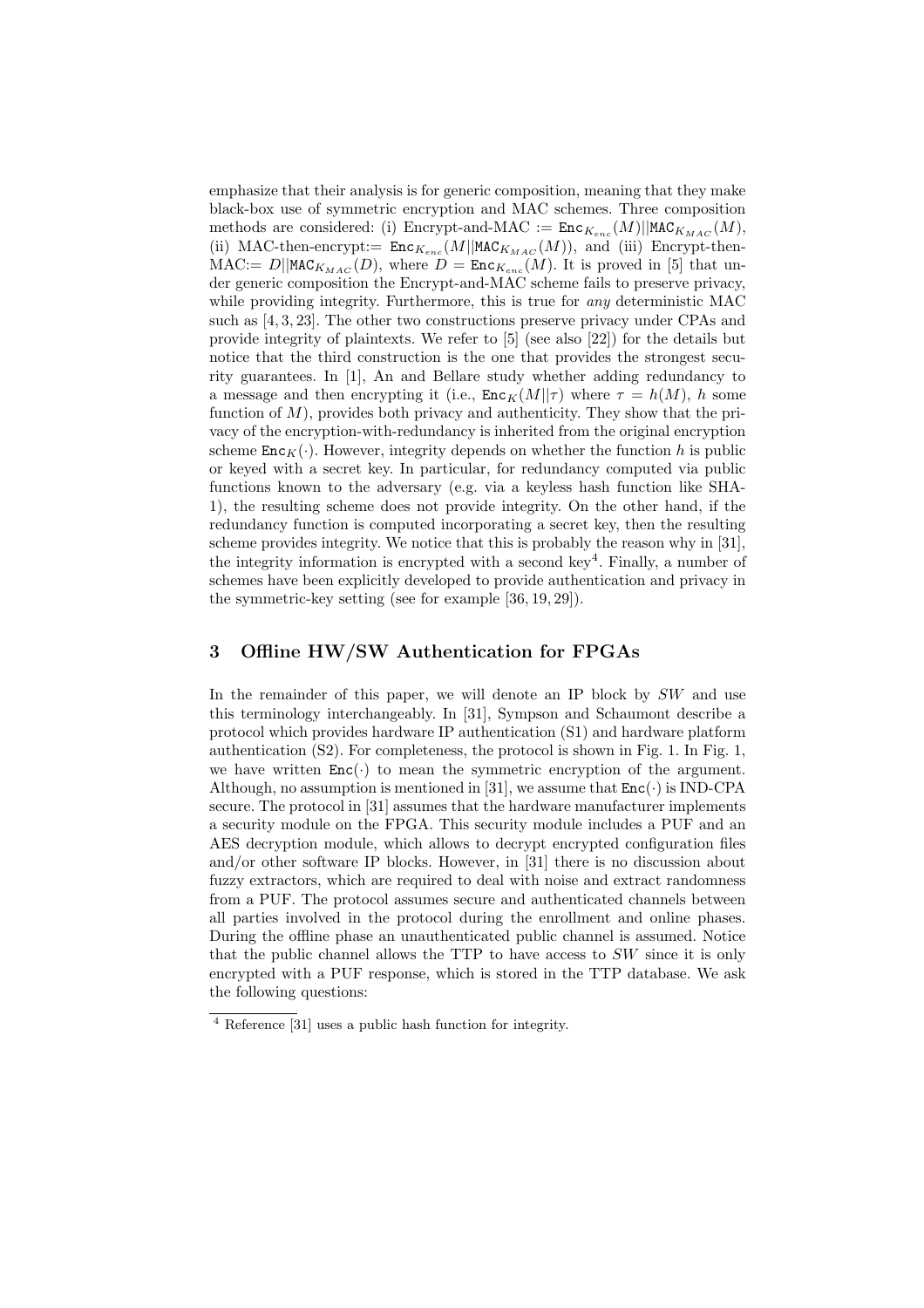

Fig. 1. Offline HW/SW authentication for FPGAs according to [31]

- 1. Can we simplify the protocol of [31] and still attain the same security guarantees? In particular, the protocol of [31] does not take advantage of the assumptions made on the primitives, which leads to unnecessarily complicated protocols. For example, is it possible to come up with a similar protocol, which does not require secure channels during the online phase of the protocol?
- 2. Can we design a protocol with similar security guarantees and which does not allow the TTP to know the software SW? In other words, can we provide complete privacy of the  $SW$  (even the TTP has no access to  $SW$ )? Notice that the protocol in [31] does not provide this type of privacy guarantee since the TTP knows  $R_{IP}$  and the SYS-IPP channel is public.
- 3. Is a protocol with four messages required or can we simplify it? In other words, can we reduce the communication complexity of the protocol in [31].
- 4. In Sect. 2.2 we saw how in general  $\text{Enc}_K(M||\tau)$ , where  $\tau = h(M)$  and h a public function, does not provide integrity. Similarly, Encrypt-and-MAC provides integrity but violates privacy. As a result, [31] provide the following construction  $\text{Enc}_{K_1}(h(M))||\text{Enc}_{K_2}(M)$ . This requires two decryptions and one hash computation. Is it possible to simplify the protocol, so that only one encryption and one MAC are required ?

In the next section, we provide answers to these questions in a constructive manner. In particular, we design simplified protocols which (in some cases) do not allow the TTP to learn any information about the IP block. In addition, our protocols require only one encryption and one MAC as opposed to two encryptions and one MAC (hash) operation as in [31].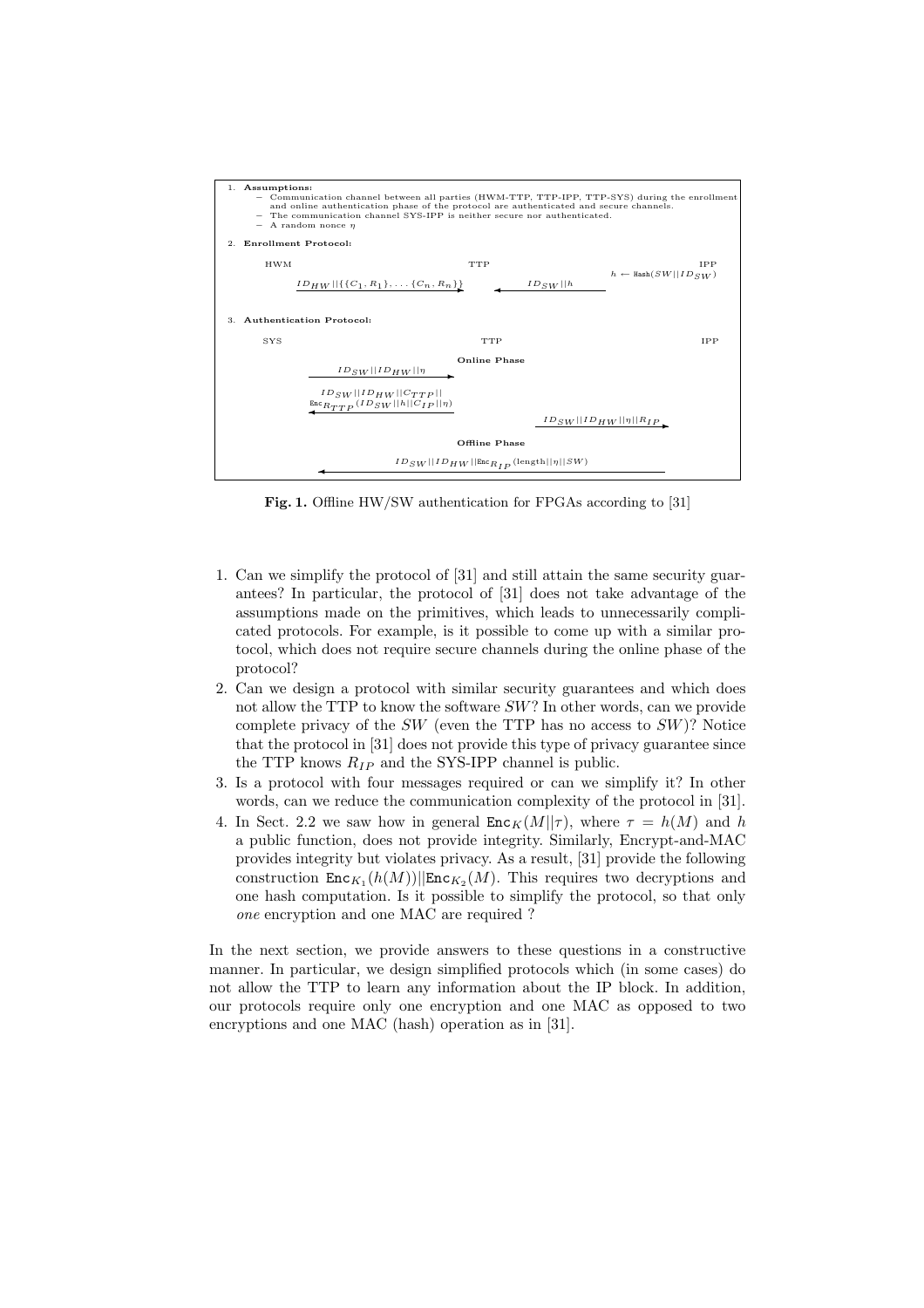#### 4 New HW/SW Authentication Protocols for FPGAs

In this section, we introduce two new protocols and analyze them. First, we propose a protocol that provides partial privacy (only the TTP is able to learn the IP block) and integrity. Then, we introduce a protocol which provides total privacy, in the sense that not even the TTP has access to the IP block originating from the IP provider. Notice that in our protocols  $C_i$  denotes the PUF challenge and the corresponding helper data, which we use to reconstruct the PUF response  $R_i$  from a noisy version  $R'_i$ . Finally, we assume, as implicitly done in [31] and explicitly stated in [15], that the circuit used to obtain CRPs during the enrollment protocol is destroyed (e.g. by blowing fuses) after enrollment. Similarly, we also assume that given a challenge  $C_i$  the corresponding response  $R_i'$  is only available internally to the FPGA's decryption circuit. Without, this assumption, anyone could access  $R_i$ , and the protocols proposed (including those in [31]) would be completely broken. We begin by describing how the combination of bitstream encryption and a key extracted from a PUF works in practice. It consists of the following steps: (i) loading the encrypted bitstream, (ii) challenging the PUF with a challenge  $C_i$ , (iii) measuring the PUF response  $R'_i$ , (iv) retrieving helper data  $W$  from memory,  $(v)$  using a fuzzy extractor to extract the key  $K \leftarrow \text{Rep}(R'_i, W)$ , (vi) decrypting the bitstream, and finally (vii) configuring the FPGA.

## 4.1 New IP Protection Protocols.

For the sake of simplicity we assume that the length information is already contained<sup>5</sup> in the IP block denoted by  $SW$ .



Fig. 2. New IP Protection Authentication Protocol

<sup>5</sup> This is also a realistic assumption as bit stream configuration files for current FPGAs already have length information embedded in them.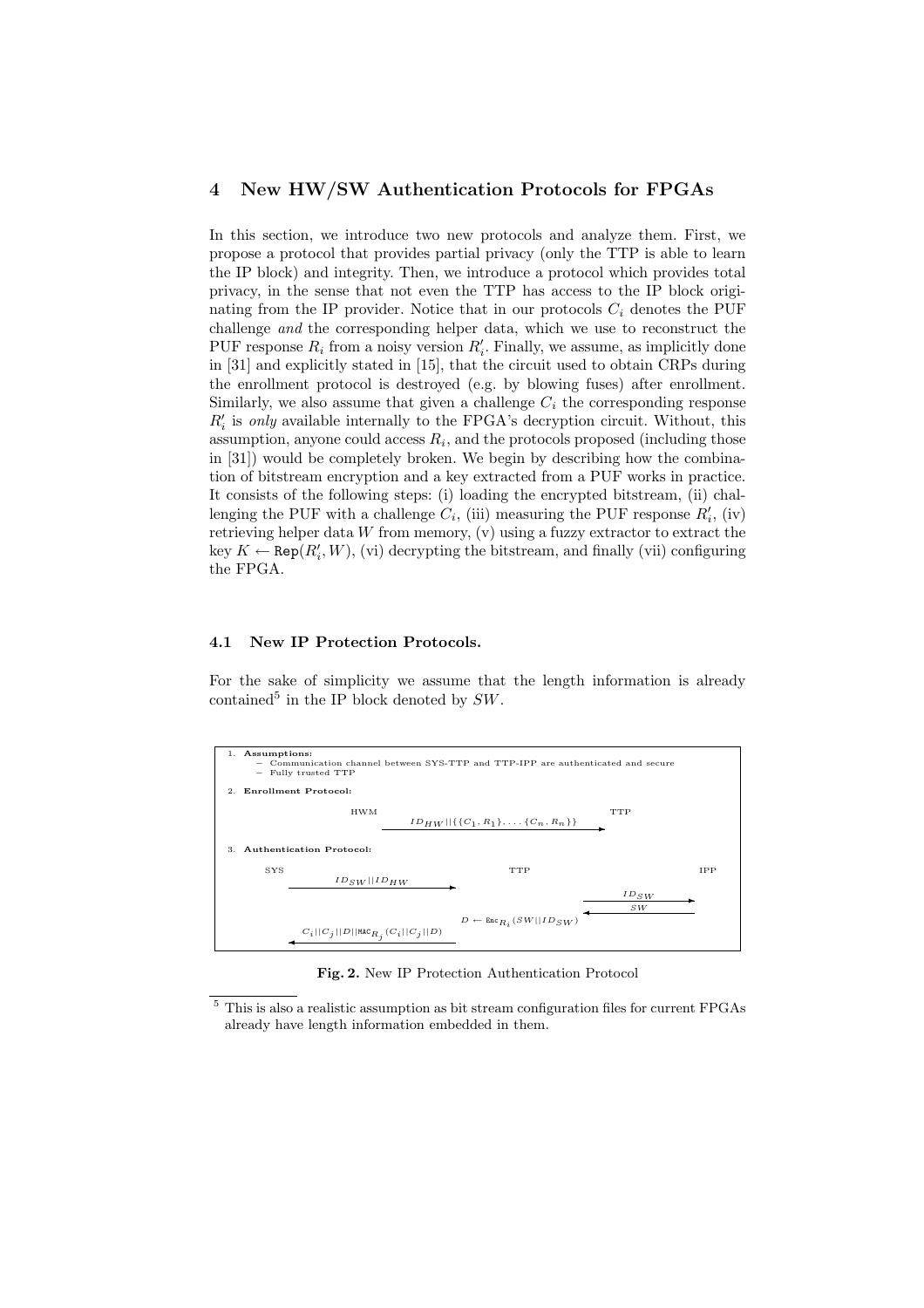ANALYSIS. Notice that the TTP is fully trusted in this model. Thus, it is allowed for the TTP to have access to the SW. Confidentiality of the SW follows immediately from the assumptions on the PUF. Authentication during the running of the protocol follows from the fact that we have an authenticated channel between TTP and SYS. However, after running of the protocol,  $C_i||C_j||D||$ MAC<sub>R<sub>j</sub></sub> $(C_i||C_j||D)$ , where  $D = \text{Enc}_{R_i}(SW||ID_{SW})$  are stored in insecure non-volatile memory. In this case, privacy follows from the inability of an attacker to generate  $R_i$  corresponding to the challenge  $C_i$  and integrity of SW from  $\texttt{MAC}_{R_j}(C_i || C_j || \texttt{Enc}_{R_i}(SW || ID_{SW}))$  and the inability of the attacker to generate  $R_j$  from  $C_j$ . This protocol has the drawback that all communications go through the TTP. In particular, every SYS has to contact the TTP to obtain the desired IP block, which could prove to be a system bottleneck. One can solve this by simply having the TTP forward pairs  $\{C_i, R_i\}, \{C_j, R_j\}$  to IPP and having IPP, in turn, send  $C_i||C_j||D||$ MAC $_{R_j}(C_i||C_j||D)$ , where  $D = \text{Enc}_{R_i}(SW||ID_{SW})$ directly to the SYS. In this case, we do not assume an authenticated or secure channel between the IPP-SYS. The privacy of the SW follows simply from having SW encrypted with  $R_i$  and integrity from checking  $\texttt{MAC}_{R_j}(C_i||C_j||D)$ . Notice that the pairs  $\{C_i, R_i\}, \{C_j, R_j\}$  are only available to the TTP and to authentic IPPs in touch with the TTP, by assumption.

#### 4.2 New IP Protection Protocols Providing SYS-IPP Confidentiality.

In this section, we answer positively the question of whether it is possible to develop protocols with similar properties to the previous ones but without having the TTP have access to the  $SW$ . In the following, we do not assume any of the channels to be secure. However, we make the following assumptions: (1) the channels TTP-SYS, TTP-IPP, SYS-IPP are authentic (e.g. man-in-the-middle attacks are not possible), (2) it is possible to obtain the public-key of IPP (in an authenticated way) and use it for sending encrypted data to it, and (3) the TTP is "honest-but-curious". In other words, the TTP follows the protocol in an honest manner but tries to find out as much information as possible (i.e. he wants access to  $SW$ ). The resulting protocol is shown in Fig. 3.

ANALYSIS. We assume that the SYS and TTP have obtained the IPP's authentic public key and that they have established authenticated channels (SYS-TTP, TTP-IPP, IPP-SYS). Privacy and authenticity of SW follows from the Encryptthen-Authenticate scheme, the inability of an attacker to derive  $R_i, R_j$  corresponding to  $C_i, C_j$ , and the fact that the keys used to encrypt and authenticate depend on  $R_i, R_j$  and the nonce  $\eta$  which is only known to the SYS and IPP. Notice that the TTP is *not* allowed to tamper with  $\text{Enc}_{K_{pub_{IPP}}}(\eta)$  (e.g. substitute it) since we are in the honest-but-curious setting. Thus, the protocol provides privacy with respect to the TTP as well. Notice that the cost of the protocol on the SYS side is now one decryption, one MAC, and two additional hash func-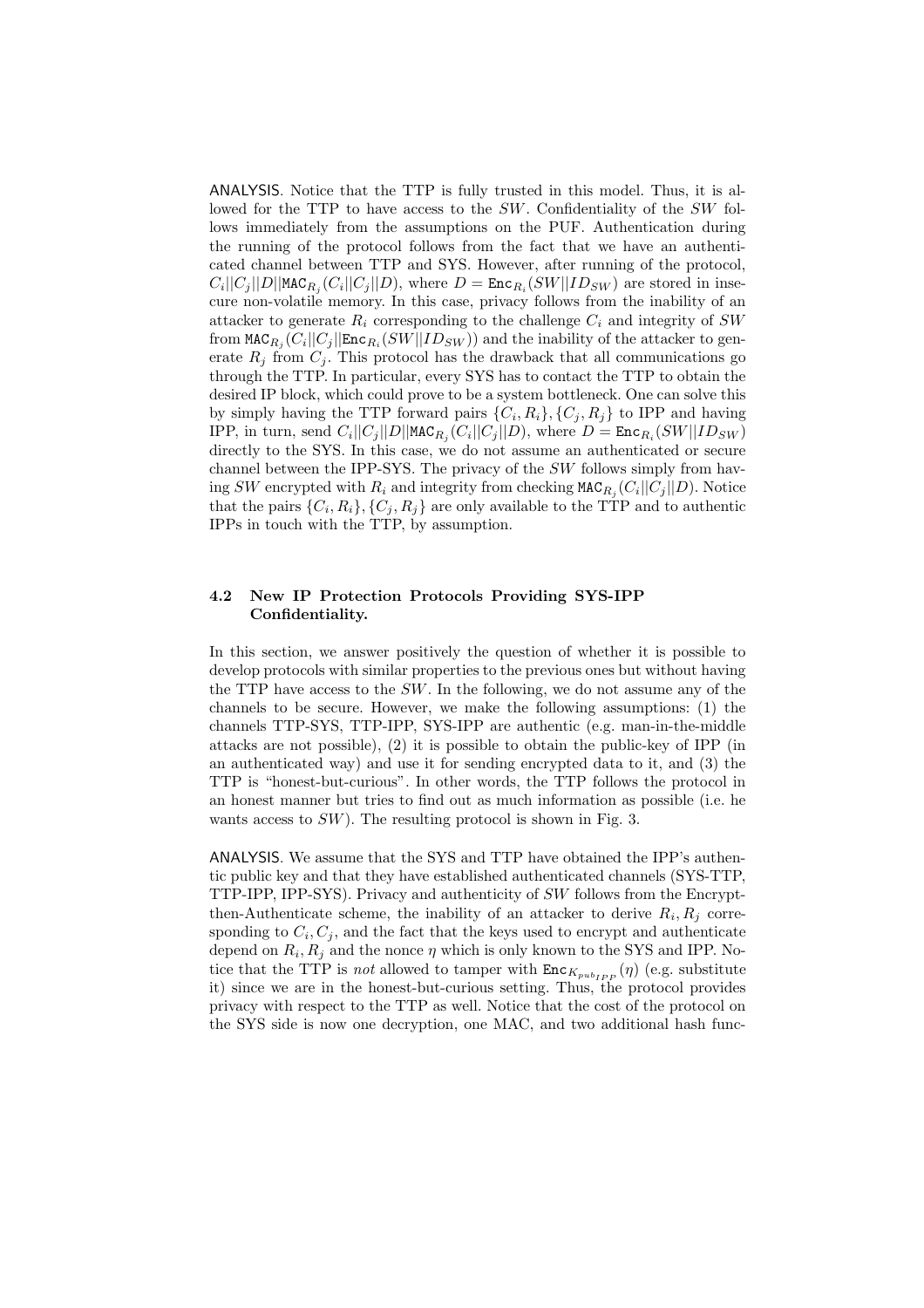

Fig. 3. IP Protection Authentication Protocol with SYS-IPP Confidentiality

tion computations. The hash function computations do not require additional hardware resources if performed via an AES-based hash as in [31].

## 5 FPGA Intrinsic PUFs

The key component of the previously discussed protocols is the existence of a PUF. Before introducing our new construction, we review previous PUF constructions. In [26, 27], Pappu et al. introduced optical PUFs consisting of pieces of glass with air bubbles. These PUFs can be challenged by irradiating them with a laser beam. The response is the resulting speckle pattern and it is a function of the location of the bubbles, the challenge, and the laser positioning. Gassend et al. [12] defined a Controlled Physical Random Function (CPUF) which is a PUF that can only be accessed via an algorithm that is physically bound to the PUF in an inseparable way. This control algorithm strengthens the PUF by making sure that any tampering with the control logic also destroys the PUF. Based on this idea, Gassend et al. introduced silicon Physical Random Functions (SPUF) [13] which use manufacturing process variations in integrated circuits (ICs) with identical masks to uniquely characterize each IC. The basic construction of an SPUF in [13] is based on parameterized self oscillating circuits. An additional circuit is added to measure the resulting frequency, which in turn characterizes uniquely each IC. However, SPUFs have been shown to be very sensitive to environmental variations like temperature and voltage [13]. This led to the introduction of the concept of an arbiter-based PUF [24]. In an arbiter-based PUF an arbiter is used to distinguish the difference in delay between two identical delay paths. By using this differential structure, the impact of environmental variations on the PUF response are minimized. In [35], Tuyls et al. presented a coating PUF. The basic idea is to cover an IC with a protective coating, doped with random dielectric particles at random locations. The PUF is challenged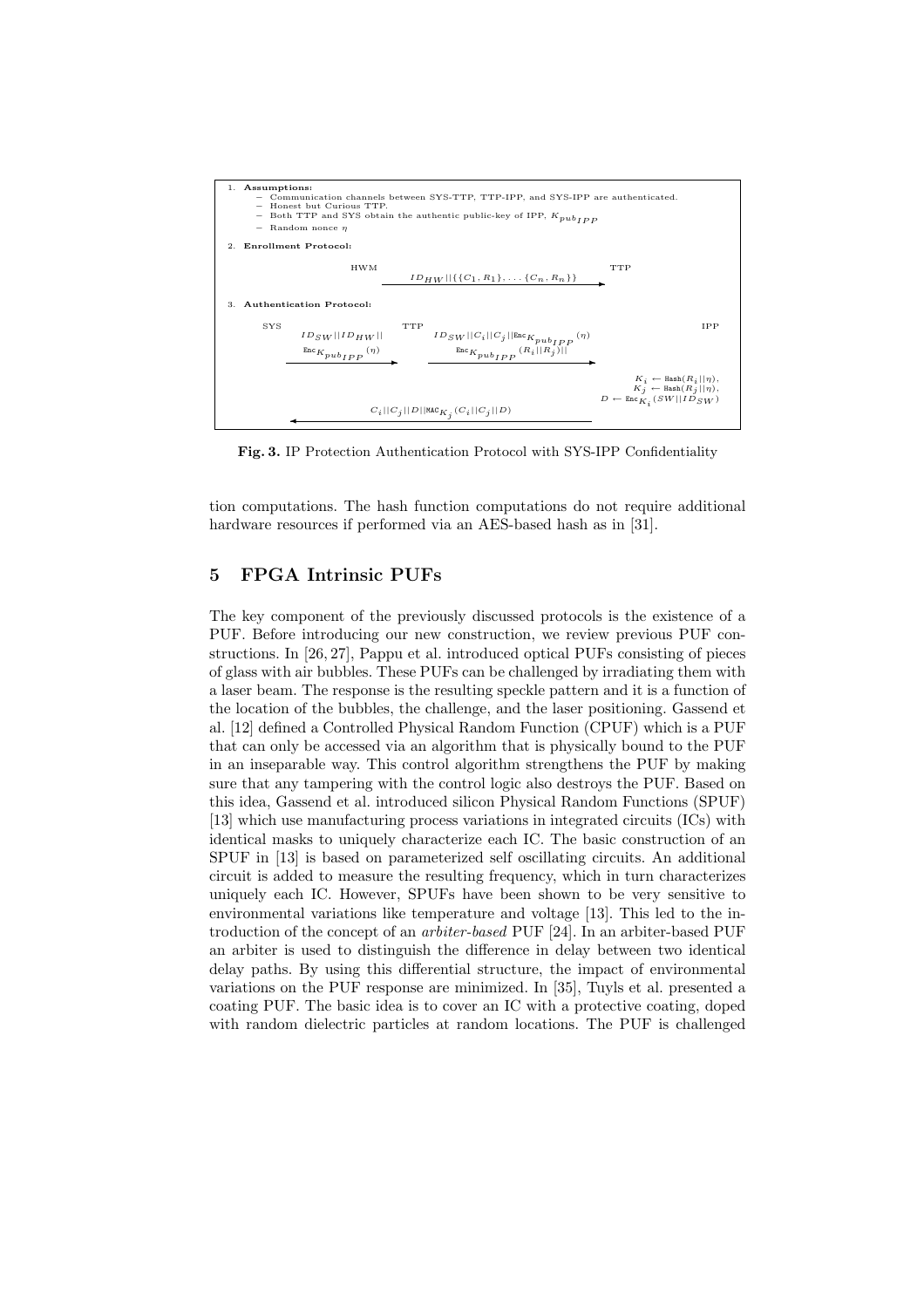and measured via an array of capacitance sensors in the IC's top metal layer. Since the measurement circuit is integrated into the IC circuitry, this turns out to be a controlled PUF. Recently, Su et al. presented in [34] a custom built circuit array of cross-coupled NOR gate latches to uniquely identify an IC. Here, small transistor threshold voltage  $V_t$  differences that are caused due to process variations lead to a mismatch in the latch to store a 1 or a 0. The disadvantage of most of these approaches is the fact that custom built circuits are used or that a modification of the IC manufacturing process is required. We approach the problem by identifying an Intrinsic PUF which we define as a PUF generating circuit already present in the device and that requires no modification to satisfy the security goals. In the next sections, we show that SRAM memories in FPGAs can be used as an Intrinsic PUF.

#### 5.1 PUFs Based on SRAM Memories

We begin this section by describing the structure of a typical six transistor CMOS SRAM cell [2] as shown in Fig. 4. Such a cell consists of two cross-coupled inverters (load transistors PL, PR, NL and NR) and two access transistors (AXL and AXR) connecting to the data bit-lines (BLC and BL) based on the wordline signal (WL). Each inverter consists, in turn, of a p-junction transistor (PL, PR) and an n-junction transistor (NL, NR). A key characteristic of an SRAM



Fig. 4. Six transistor SRAM cell

cell is the static-noise margin (SNM), defined as the minimum DC noise voltage to flip the cell state. In fact, much research is aimed at optimizing the SNM while at the same time reducing the size of the cell (which tend to be opposing aims). Optimizing (increasing) the SNM results in a more stable cell, thus requiring a higher voltage to flip the state of the cell. Notice that the SNM, in turn, has been shown to be directly influenced by the threshold voltage of the cell's transistors [30]. In addition, the authors in [7] show that microscopic variations in the dopant atoms in the channel region of the MOSFET induce differences in the threshold voltage  $V_t$  of the transistors of an SRAM cell. This implies that different SRAM cells in a SRAM memory array will have slightly different threshold voltages and as a result different SNMs. We refer to [9] for a discussion of other device characteristic variations caused by intrinsic parameter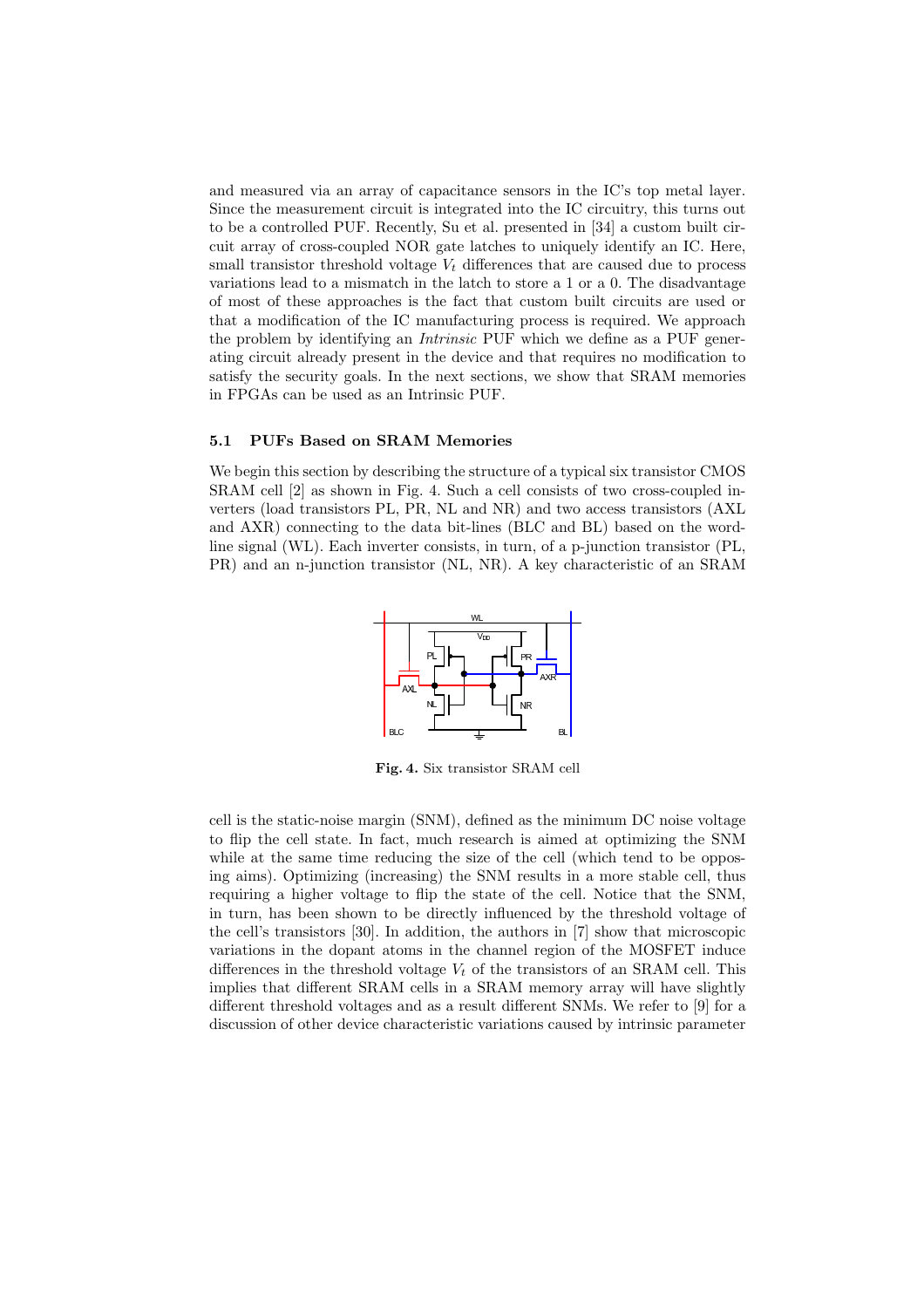fluctuations in a CMOS SRAM cell. Since such variations are well known to occur, memory designers construct SRAM cells with proper width/length ratios between the different transistors [30]. This guarantees that known fluctuations out of their control do not affect the reading and writing process of the cell under normal operation. However, during power-up, the SRAM cell's cross-coupled inverters are "floating". Therefore, the previously discussed SNM differences in the transistors will cause the stored value to tend toward a 0 or a 1, depending on the cell's specific characteristics. This effect is increased by the amplifying effect of each inverter acting on the output of the other inverter. As a result (and as we show next experimentally), the same SRAM cell will tend to start in the same state upon power-up whereas different SRAM cells will behave randomly and independently from each other.

The previous paragraph describes a device that while behaving randomly, (different cells will start-up with different values) it also has repeatable behavior (i.e. the same cell will tend to start on the same state). These, in fact, are key properties of any Physical Unclonable Function and thus, we based our new Intrinsic PUF on the start-up values of SRAM memory. We consider as a challenge a range of memory locations within a SRAM memory block. For example, we show in Sect. 6 that to derive a 128-bit secret we require about 4600 SRAM memory bits (under extreme conditions). The response are the start-up values at these locations. If the memory block used is about 512 kbits, we can expect to have close to 110 CRPs. As previously discussed, we assume a security module that allows reading of the SRAM start-up values only by the manufacturer during the enrollment process. Upon successful enrollment a fuse is blown such that the response to a challenge is only available internally inside the FPGA. As pointed out in [15], an additional advantage of SRAM-based PUFs is that their responses are immediately in binary form. This is in contrast to previously reported PUFs in which a quantization step is needed to turn an analog measurement into a binary response. Hence, the complexity of the measurement circuit is reduced.

FPGA SRAM PUF. Most of FPGAs in use today belong to the category of volatile SRAM FPGAs. The biggest manufacturers of these FPGAs, Altera and Xilinx, also provide extra built-in SRAM memory blocks that can be used by the designer to store data. For our proof of concept, we use such a FPGA with dedicated RAM blocks.

#### 5.2 Statistical Analysis of SRAM PUFs

As previously mentioned, in order to allow for identification of a large number of FPGAs, different SRAM cells should start-up with random and independent values. In addition, SRAM startup values should exhibit robustness over time, robustness to temperature variations, and aging robustness. These criteria are described in the remainder of this section.

Robustness over Time. The Hamming distance between bit strings from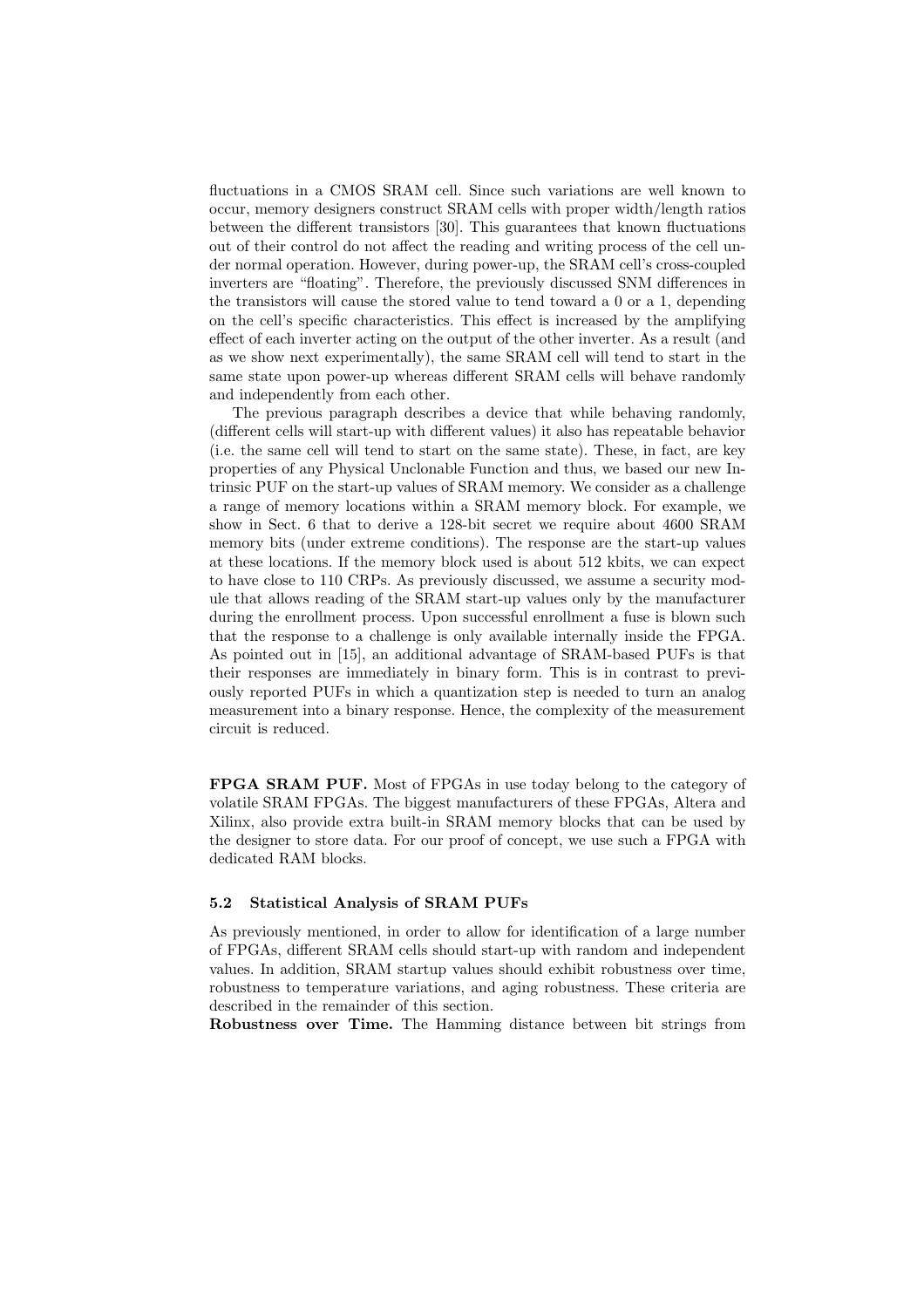repeated measurements of the same SRAM block (intra-class measurements) should be small enough, such that errors between enrollment and authentication measurements can be corrected by an error correcting code admitting efficient decoding. The main criteria here is to check the stability of the startup values over a series of intra-class measurements done over a two week period. Figure 5 shows the fractional Hamming distance between a first measurement and repeated measurements of the same SRAM block that were carried out over approximately two days. The experiment was done with four different RAM blocks, located in two different FPGAs. The measurements show that less than 4% of the startup bit values change over time.



Fig. 5. SRAM startup values time test. Fig. 6. SRAM startup values aging test.

Robustness to Temperature Variations. The Hamming distance between bit strings measured in the same SRAM block (intra-class) at different environmental temperatures should be small (for the same reason as mentioned above). Figure 7 shows the fractional Hamming distance between a reference measurement at 20◦C and startup values measured at temperatures ranging from −20◦C to 80◦C. At each temperature the startup values were measured 5 times (where the FPGA was re-powered in between of the measurements) for 10 different FP-GAs. Figure 7 shows that the highest number of bit errors with respect to the reference measurement occur at −20◦C. The fractional Hamming distance does not exceed 14%.

Aging Robustness. Intra-class Hamming distances of the SRAM startup values should remain small, even when other data has been written into the memory before the FPGA was restarted. In particular, it is important that the startup values are unaffected by aging and the use of the SRAM blocks to store data. SRAM memory retention has been previously considered in [16, 17, 33] from a security point of view. Gutmann [16, 17] writes that SRAM memories can retain some data that has been previously stored and that this phenomenon can also affect the startup values. How long the data is retained varies with temperature.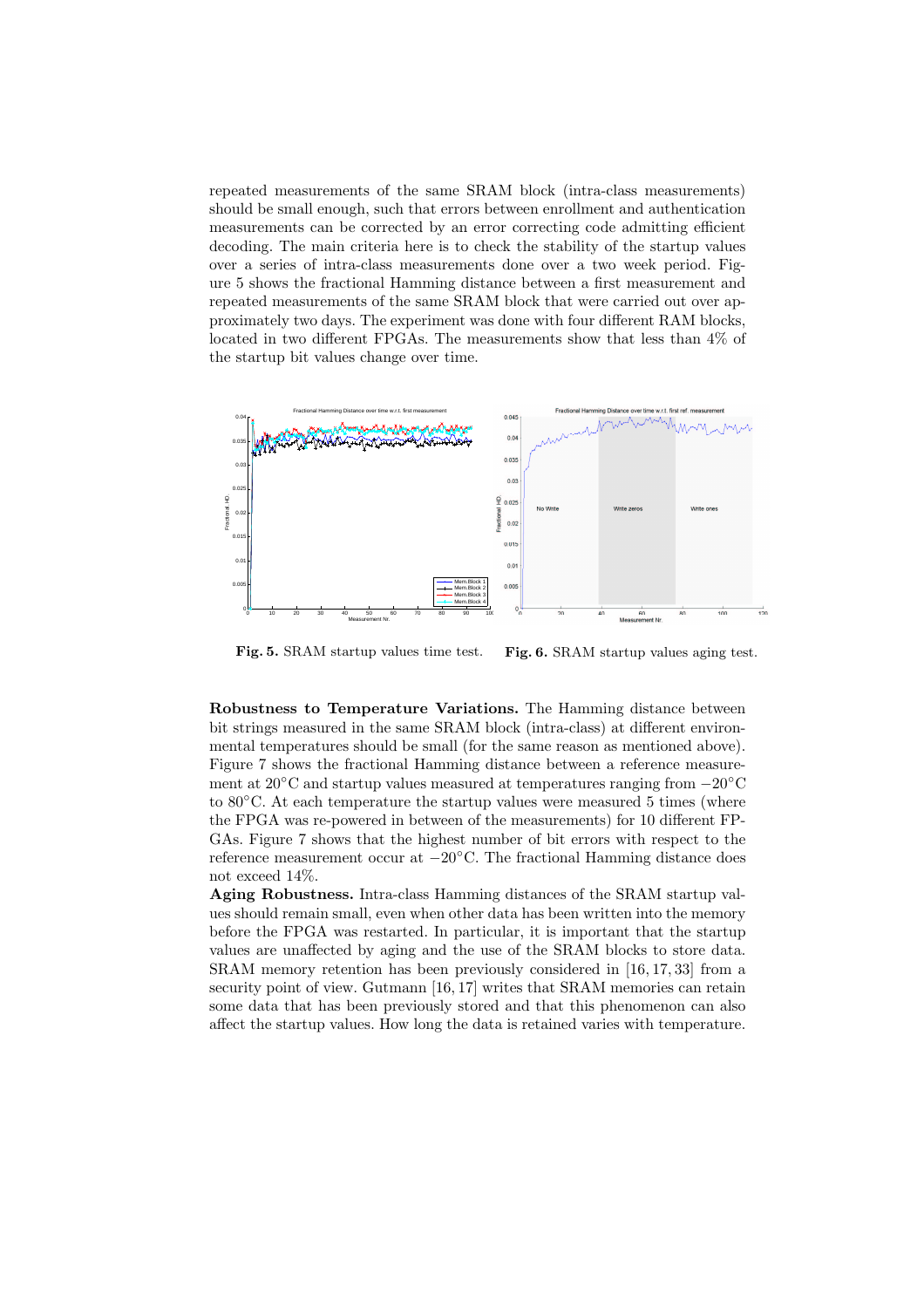

Fig. 7. SRAM startup values temperature test

Skorobogatov in [33] presents experimental evidence that show that retained data in SRAM memory is rapidly lost in a small amount of time (few msec) after startup. We have performed measurements to test the behavior of SRAM startup values after "normal memory usage". We simulated this usage by writing zeros or ones into the memory and maintaining this memory state for over 10 minutes at a time. The SRAM startup values were then read out after restarting the FPGA. Figure 6 shows the fractional Hamming distance between the bit string of a reference measurement and bit strings of startup values measured shortly after writing zeros and ones into the SRAM memory. The figure shows that storing zeros or ones into the memory has very little influence in the SRAM start-up values. The fractional Hamming distance between bit strings from an enrollment (reference) measurement and any of the other measurements does not exceed 4.5% in this test.

Identification Performance. The fractional Hamming distance between bit strings of different SRAM blocks (and different FPGAs) should be close to 50%, such that each SRAM block (and thus each FPGA) can be uniquely identified. In order to get an idea of how well the start-up bit strings from different memory blocks can be distinguished from each other, we have investigated the distribution of Hamming distances between bit strings of length 8190 bytes derived from different SRAM blocks (inter-class distribution). A histogram of inter-class Hamming distances is depicted in Fig. 8. The startup bit values of seventeen different SRAM blocks were used to create this graph. Our analysis shows that the inter-class fractional Hamming distance distribution closely matches a normal distribution with mean 49.97% and a standard deviation of 0.3%. Figure 8 also shows the histogram of intra-class Hamming distance measurements. This his-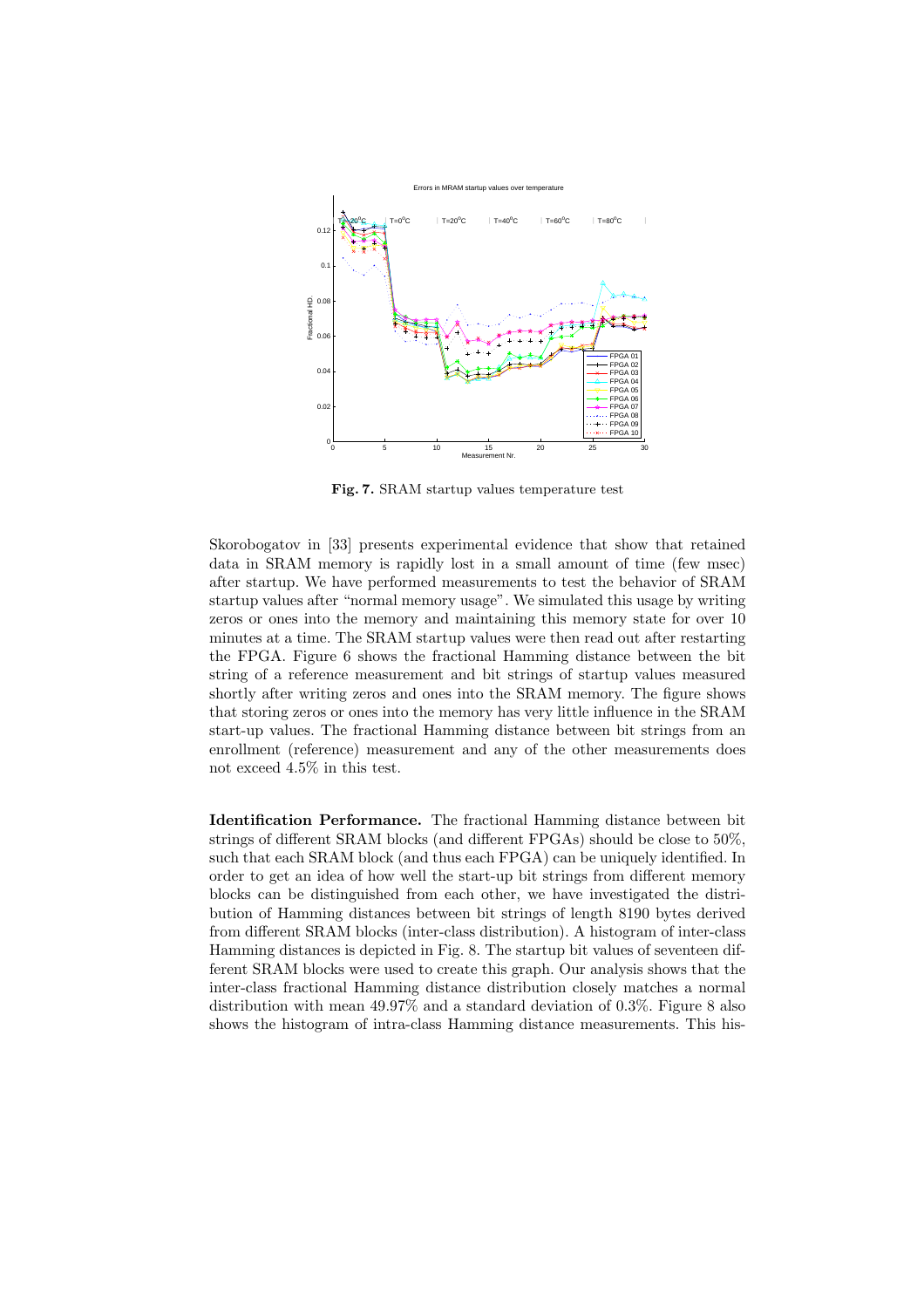togram was created by comparing 92 repeated measurements of the same SRAM block. The intra-class fractional Hamming distance distribution of startup bit strings has an average of 3.57% and a standard deviation of 0.13%.



Fig. 8. Histogram of intra-class (left) and inter-class (right) Hamming distances between startup bit strings of SRAM blocks and their approximating normal distributions.

## 6 On the Cost of Extracting a 128-bit Key

We explained in Sect. 2.1 a Fuzzy Extractor is required to extract a secure cryptographic key from the PUF responses. It follows from Sect. 2.1 that we basically need to implement an error correction code and a universal hash function. Since the FPGA has to be able to reconstruct the key, the decoding algorithm of the error correction code has to be implemented on the FPGA.

The next subsection describes the choices that can be made to derive a 128-bit key, which could be used in combination with an IND-CPA encryption scheme and corresponding MAC in the protocols proposed in Sect. 4. Since the computations for the symmetric-key case are analogous to those of the public-key case [15] we present a brief summary of the results.

Secrecy Rate. Using the method presented in [18], to estimate the secrecy rate based a universal source coding algorithm, we obtain the following result  $I(R, R') = 0.76$ . That implies that in order to extract a secret key of size N, we need at least  $[1.32N]$  source bits (in the response of the SRAM PUF).

Error Correction. Although this computation follows the same line of reasoning as in [15], we briefly repeat it here to emphasize the special properties of the symmetric-key case. In order to choose an adequate error correcting code,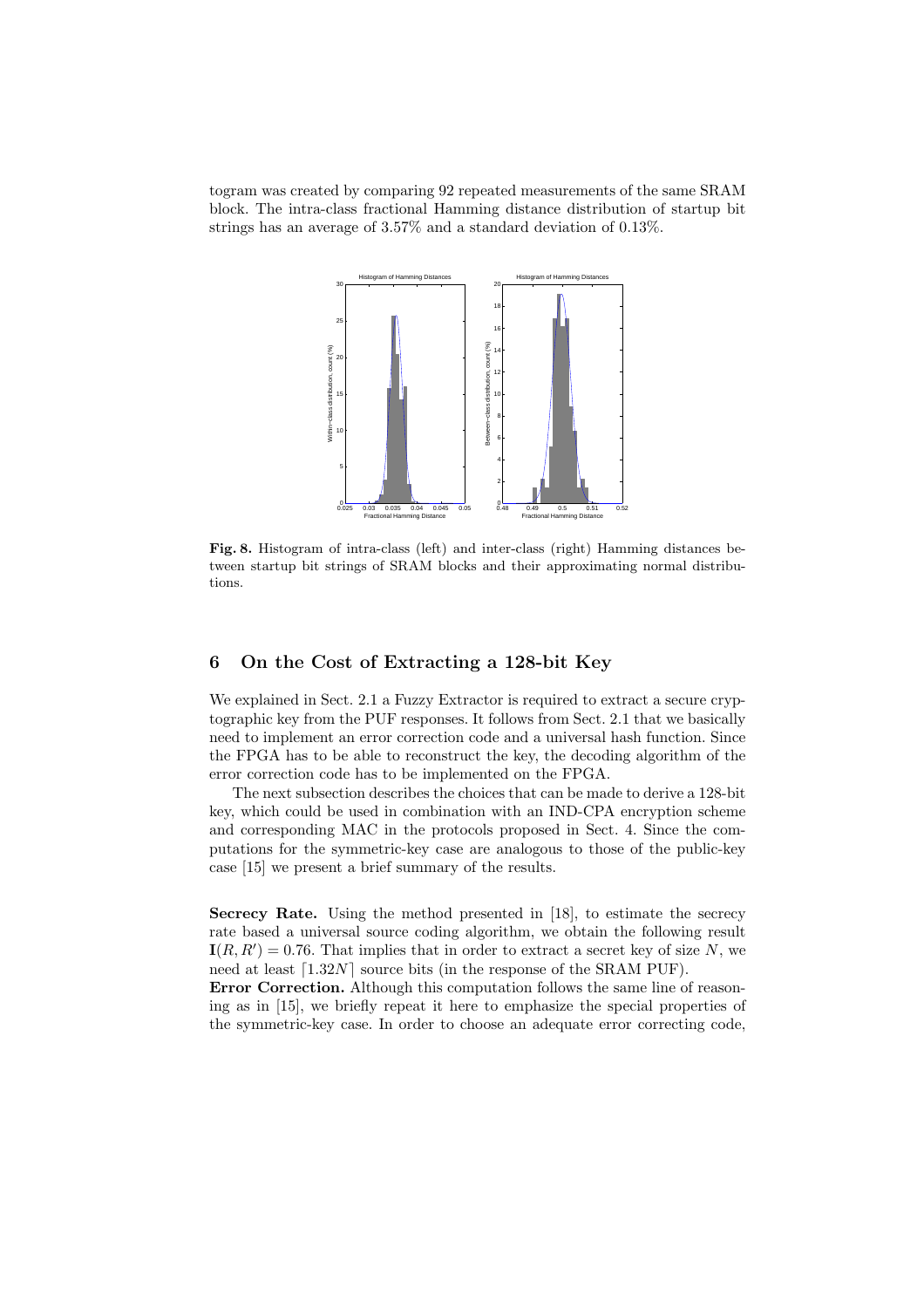we first consider the number of bits of information, which have to be at least [1.32N] bits, which for  $N = 128$  is 171. Assuming that all bits are independent, the probability that a string of  $S$  bits will have more than  $t$  errors, denoted by  $P_{total}$ , is given by  $1 - \sum_{i=0}^{t} {\binom{S}{i}} p_b^i (1-p_b)^{S-i}$ , where  $p_b$  denotes the bit error probability. Since it follows from the experimental results that the maximum number of errors is about 14% we assume a bit error probability  $p_b = 0.15$  (to be conservative). Furthermore we put our failure rate at  $P_{total} = 10^{-6}$ . Under the assumption that the errors are independent, a binary BCH code is a good candidate code (see for example [8, 28]). It follows from above that we have to generate at least 171-bits of information, it becomes an optimization problem to choose the best code in terms of hardware resources, number of SRAM bits required, performance, etc. For example, using  $[511, 19, t = 119]$ -BCH, we would need  $9 \times 511 = 4599$  bits to generate 171 information bits. We note that the symmetric-key based scheme requires hence  $25\%$  less bits<sup>6</sup> than the public-key extraction module in [15].

### 7 Conclusions

In this paper, we have proposed new and efficient protocols for the IP-protection problem based on symmetric-key primitives (in contrast to [15] which purely focuses on a public-key based approach). In addition, we have introduced a new PUF construction which is unique in the sense that it is intrinsic to FPGAs and thus, it does not require modification of the hardware or the manufacturing process to be used. Currently, we are investigating other intrinsic properties of FPGAs that could be used as a PUF.

### References

- 1. J. H. An and M. Bellare. Does Encryption with Redundancy Provide Authenticity? In B. Pfitzmann, editor, Advances in Cryptology — EUROCRYPT 2001, volume 2045 of LNCS, pages 512–528. Springer, May 6-10, 2001.
- 2. A. Bellaouar and M. I. Elmasry. Low-Power Digital VLSI Design. Circuits and Systems. Kluwer Academic Publishers, first edition, 1995.
- 3. M. Bellare, R. Canetti, and H. Krawczyk. Keying Hash Functions for Message Authentication. In N. Koblitz, editor, Advances in Cryptology — CRYPTO '96, volume 1109 of LNCS, pages 1–15. Springer, August 18-22, 1996.
- 4. M. Bellare, J. Kilian, and P. Rogaway. The Security of the Cipher Block Chaining Message Authentication Code. J. Comput. Syst. Sci., 61(3):362–399, 2000.
- 5. M. Bellare and C. Namprempre. Authenticated Encryption: Relations among Notions and Analysis of the Generic Composition Paradigm. In T. Okamoto, editor, Advances in Cryptology  $-$  ASIACRYPT 2000, volume 1976 of LNCS, pages 531– 545. Springer, December 3-7, 2000.

 $6$  To be fair, we should compare 128-bit symmetric-key to a 256-bit key elliptic curve key and not to a 160-bit key as used in [15]. However, the point is that to implement a public-key based scheme, more bits are required than for a symmetric-key based one, as expected.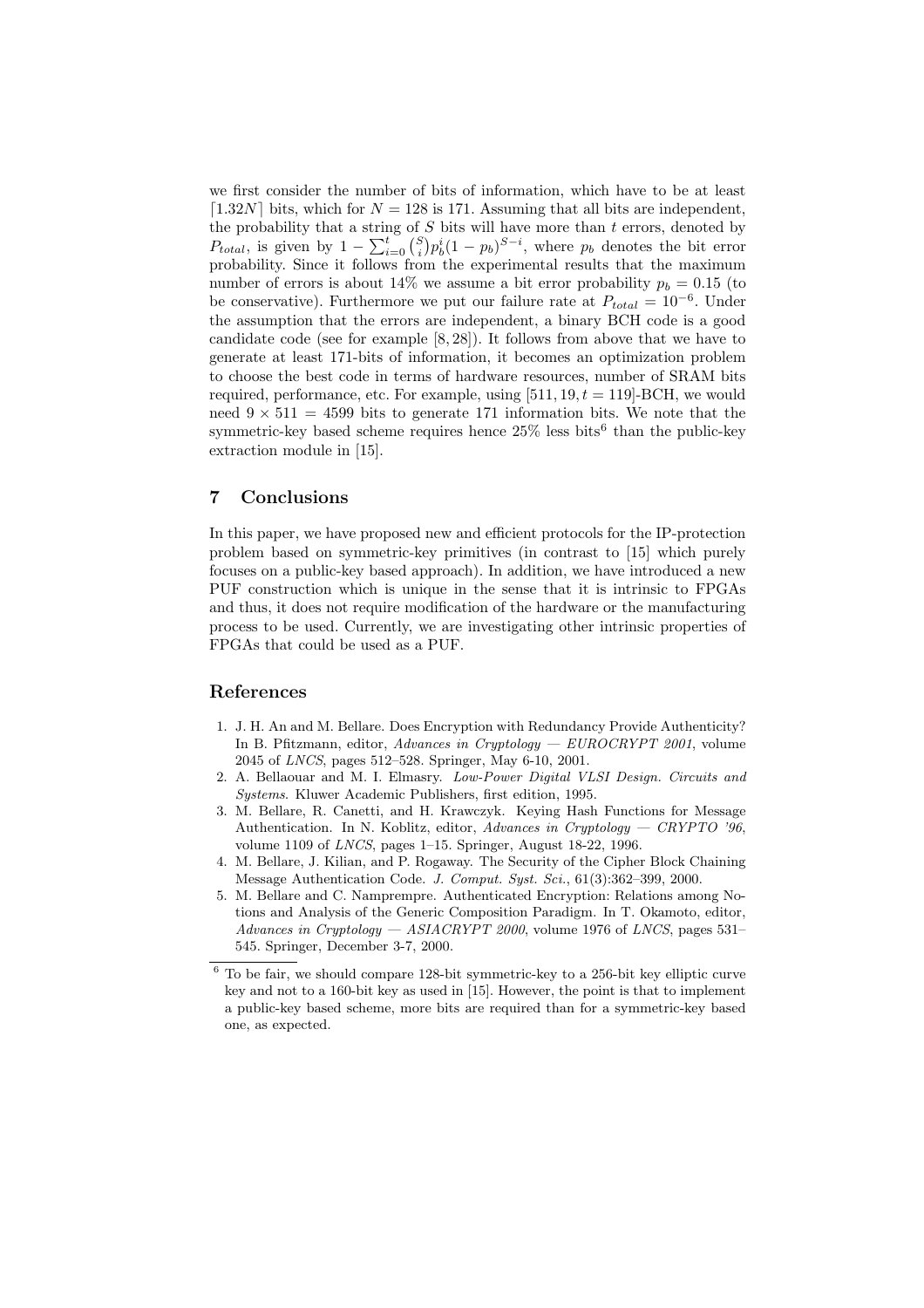- 6. M. Bellare and P. Rogaway. Encode-Then-Encipher Encryption: How to Exploit Nonces or Redundancy in Plaintexts for Efficient Cryptography. In T. Okamoto, editor, Advances in Cryptology  $-$  ASIACRYPT 2000, volume 1976 of LNCS, pages 317–330. Springer, December 3-7, 2000.
- 7. A. J. Bhavnagarwala, X. Tang, and J. D. Meindl. The Impact of Intrinsic Device Fluctuations on CMOS SRAM Cell Stability. IEEE Journal of Solid-State Circuits, 36(4):658–665, April 2001.
- 8. R. E. Blahut. Theory and Practice of Error Control Codes. Addison-Wesley Publishing Company, first edition, 1985.
- 9. B. Cheng, S. Roy, and A. Asenov. The impact of random doping effects on CMOS SRAM cell. In European Solid State Circuits Conference, pages 219–222, Washington, DC, USA, 2004. IEEE Computer Society.
- 10. Y. Dodis, M. Reyzin, and A. Smith. Fuzzy extractors: How to generate strong keys from biometrics and other noisy data. In C. Cachin and J. Camenisch, editors, Advances in Cryptology —-  $EUROCRYPT 2004$ , volume 3027 of LNCS, pages 523–540. Springer-Verlag, 2004.
- 11. D. Dolev, C. Dwork, and M. Naor. Non-Malleable Cryptography (Extended Abstract). In ACM Symposium on Theory of Computing  $-$  STOC'91, pages 542-552. ACM, May 6-8, 1991.
- 12. B. Gassend, D. Clarke, M. van Dijk, and S. Devadas. Controlled Physical Random Functions. In ACSAC '02: Proceedings of the 18th Annual Computer Security Applications Conference, page 149, Washington, DC, USA, 2002. IEEE Computer Society.
- 13. B. Gassend, D. E. Clarke, M. van Dijk, and S. Devadas. Silicon physical unknown functions. In V. Atluri, editor, ACM Conference on Computer and Communications Security — CCS 2002, pages 148-160. ACM, November 2002.
- 14. S. Goldwasser and S. Micali. Probabilistic Encryption. J. Comput. Syst. Sci., 28(2):270–299, 1984.
- 15. J. Guajardo, S. S. Kumar, G.-J. Schrijen, and P. Tuyls. Physical Unclonable Functions and Public Key Crypto for FPGA IP Protection. In Proceedings of the 2007 International Conference on Field Programmable Logic and Applications — FPL 2007, Amsterdam, The Netherlands, pages 189–195. IEEE, August 27-30, 2007.
- 16. P. Gutmann. Secure deletion of data from magnetic and solid-state memory. In Sixth USENIX Workshop on Smartcard Technology Proceedings, pages 77–89, San Jose, California, July 1996. Available at http://www.cs.cornell.edu/people/ clarkson/secdg/papers.sp06/secure\_deletion.pdf.
- 17. P. Gutmann. Data remanence in semiconductor devices. In 10th USENIX Security Symposium, pages 39–54, August 2001. Available at http://www.cryptoapps.com/ ~peter/usenix01.pdf.
- 18. T. Ignatenko, G.J. Schrijen, B. Skoric, P. Tuyls, and F. Willems. Estimating the Secrecy-Rate of Physical Unclonable Functions with the Context-Tree Weighting Method. In IEEE International Symposium on Information Theory, pages 499–503, Seattle, USA, July 2006.
- 19. C. S. Jutla. Encryption Modes with Almost Free Message Integrity. In B. Pfitzmann, editor, Advances in Cryptology — EUROCRYPT 2001, volume 2045 of LNCS, pages 529–544. Springer, May 6-10, 2001.
- 20. A. B. Kahng, J. Lach, W. H. Mangione-Smith, S. Mantik, I. L. Markov, M. Potkonjak, P. Tucker, H. Wang, and G. Wolfe. Watermarking techniques for intellectual property protection. In Design Automation Conference — DAC '98, pages 776– 781, New York, NY, USA, 1998. ACM Press.